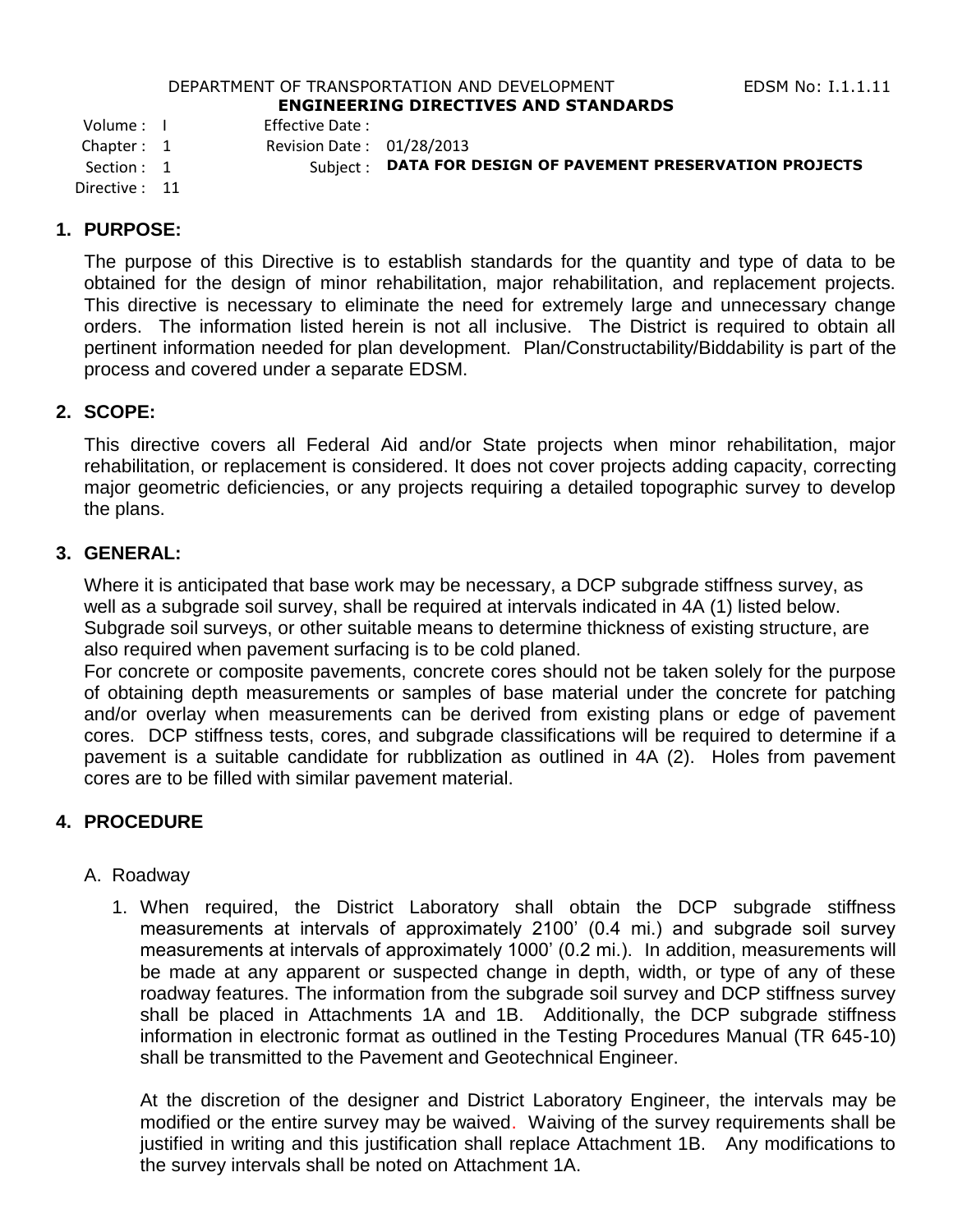- 2. When a project is being considered for rubblization, DCP tests shall be conducted every 0.2 miles in the right wheel path of the outside lane in both directions for roadways with four or more lanes. The exception to this is when an additional lane has been added to an existing roadway; in which case, the DCP readings should be taken beneath the older pavement. For two lane highways, DCP readings shall be taken in only one direction. Additionally, one subgrade and base course specimen should be obtained and classified every one mile beneath the pavement, not shoulder. The specimen should be near (5 to 10-ft.) from a DCP test.
- 3. In order to determine the need for any super-elevation corrections, existing roadway cross slopes and degree and location of curves must be established. Conventional survey methods used to determine curve information may be substituted with information obtained from data collected by the Pavement Management Section. This information shall be recorded on/as Attachment 2.

## B. Bridges

If construction impacts a bridge, record structure number on Attachment 3 where indicated. The type, depth and width of the deck and overlay (if applicable) shall be measured and recorded on Attachment 3. In addition, the type of railing, its height and curb height (If applicable) shall be recorded on the same form. The person responsible for these measurements shall sign Attachment 3.

C. Drainage Structures

The location, condition, size, type and length of each drainage structure other than bridges shall be recorded on Attachment 4. Whether the structure has headwalls shall also be noted on this form. The condition notation for the structure shall indicate whether replacement is necessary. The person responsible for gathering the data shall sign Attachment 4. The Area Engineer shall also sign Attachment 4 to verify the recommendations for pipe replacements.

If plans include an option for installation of new metal drainage structures, pH and resistivity readings are to be obtained.

D. Guard Rail

If existing guard rail is within the limits of construction, record the location, type, height, length, type of end treatment, type of bridge attachment, condition of rail and posts, and distance to protected object (if not a bridge end). The person responsible for these measurements shall sign Attachment 5.

E. Traffic

The District Traffic Operations Engineer shall review the crash history, abnormal locations, and any other pertinent traffic information within the limits of the project in accordance with the Safety Assessment Process. The District Traffic Operations Engineer will sign Attachment 8 and summarize recommendations on the attachment and in the Road Safety Assessment Report, as applicable.

# **5. RESPONSIBILITY:**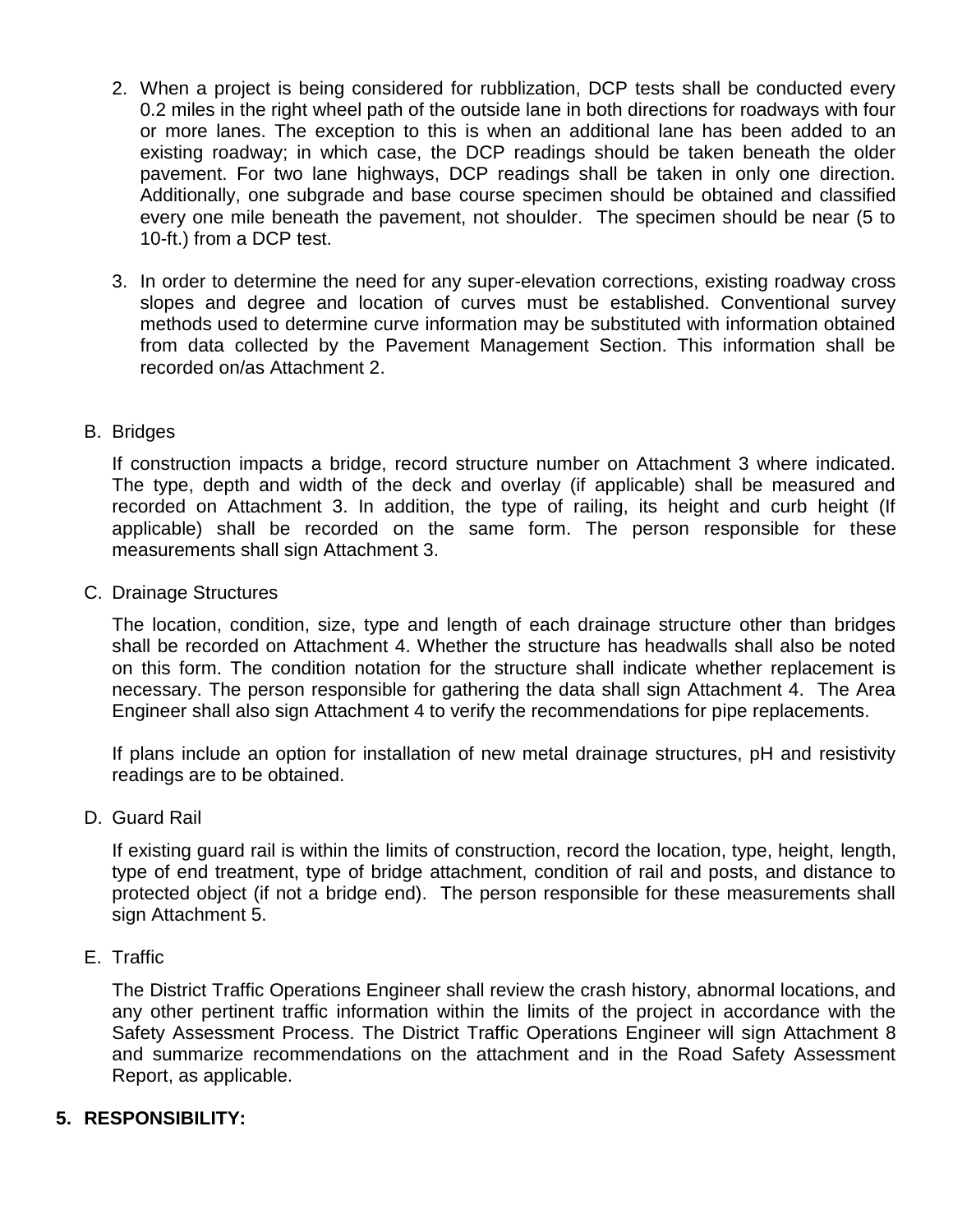The Area Engineer, Project Delivery/Design Engineer, District Traffic Operations Engineer, and District Laboratory Engineer shall be responsible for obtaining and reviewing the data on Attachments 1 through 5.

## **6. RECOMMENDATIONS:**

Recommendations for the rehabilitation of the roadway shall be made by the Area Engineer, the District Laboratory Engineer, and the District Traffic Operations Engineer on the forms provided (Attachments 6, 7 and 8). The recommendations should be detailed and comprehensive.

## **7. PRELIMINARY PLAN SUBMITTAL:**

The District will maintain all data and information on Attachments 1 through 5 in the District Design Files. If requested, the District is to provide the attachments to the Program Manager. The District Administrator will transmit the recommendations (Attachments 6, 7 & 8), and preliminary plans to the Pavement Preservation Gang together with a signed copy of the District Administrator's Certificate (Attachment 9). The preliminary estimate is to be entered into the appropriate program for access at this time.

## **8. FINAL PLAN SUBMITTAL:**

Upon completion of final plans, the District Administrator will send the signed final plans and estimate, and the District's "Recommended for Approval" signatures (Attachment 10), to the Pavement Preservation Gang.

## **9. OTHER ISSUANCES AFFECTED:**

All directives, memoranda or instructions issued heretofore that conflict with this directive are hereby rescinded.

## **10. EFFECTIVE DATE:**

This directive will be effective immediately upon receipt.

RICHARD L. SAVOIE CHIEF ENGINEER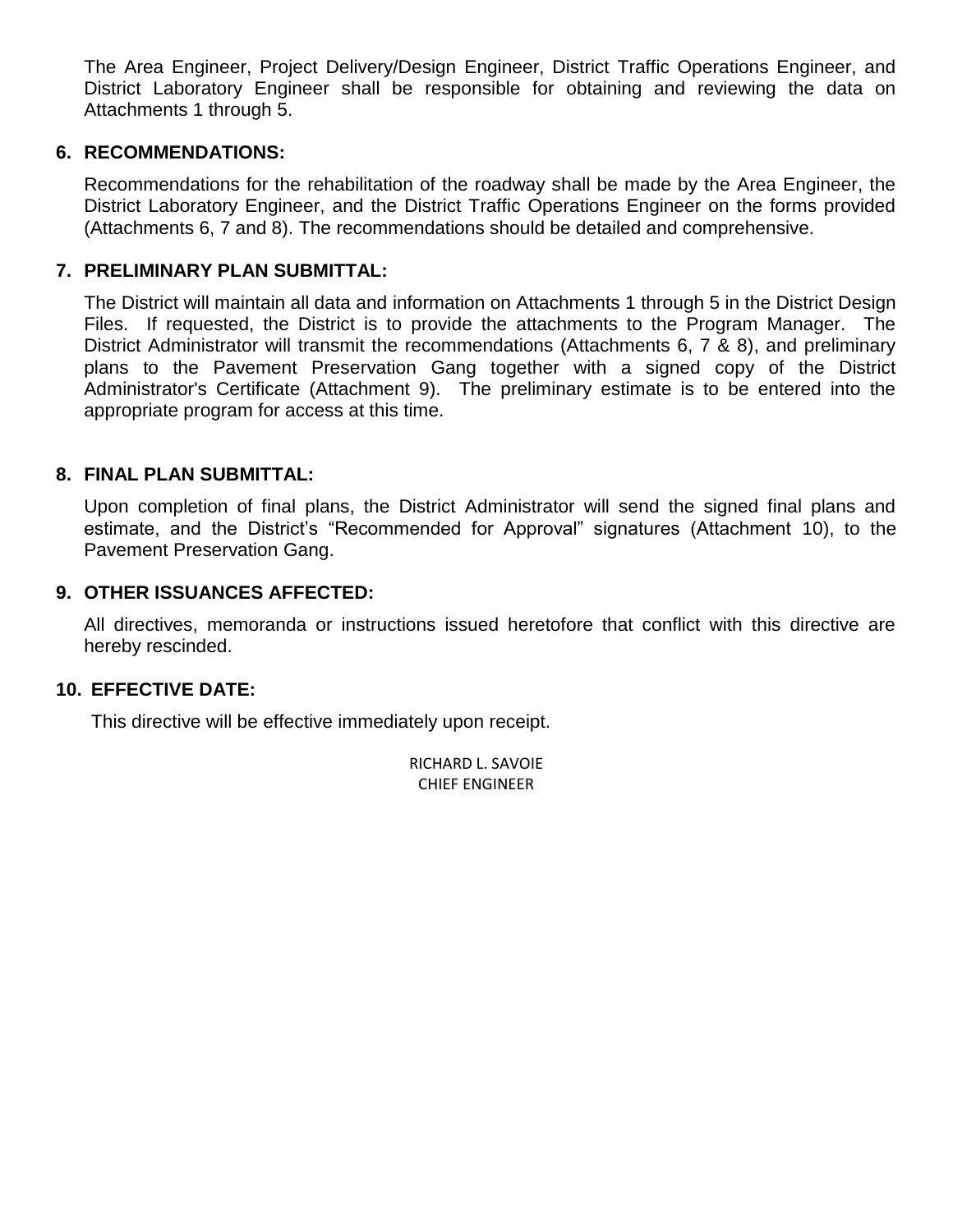#### **Attachment 1 A**

#### **ROADWAY DESIGN INFORMATION**

Project or Control Section No. Total Length **\*** Route **Route Route** 

| <b>Control</b>                                          |             | <b>Pavement</b> |       | Overlay     |       | <b>Base</b> |      | <b>Sub-Base</b> |       | <b>Shoulder Surface</b> |       | <b>Shoulder Base</b> |      |       |       |             |       |       |
|---------------------------------------------------------|-------------|-----------------|-------|-------------|-------|-------------|------|-----------------|-------|-------------------------|-------|----------------------|------|-------|-------|-------------|-------|-------|
| <b>Section</b><br>Log Mile                              | <b>Type</b> | Depth           | Width | <b>Type</b> | Depth | Width       | Type | Depth           | Width | <b>Type</b>             | Depth | Width                | Type | Depth | Width | <b>Type</b> | Depth | Width |
|                                                         |             |                 |       |             |       |             |      |                 |       |                         |       |                      |      |       |       |             |       |       |
|                                                         |             |                 |       |             |       |             |      |                 |       |                         |       |                      |      |       |       |             |       |       |
|                                                         |             |                 |       |             |       |             |      |                 |       |                         |       |                      |      |       |       |             |       |       |
|                                                         |             |                 |       |             |       |             |      |                 |       |                         |       |                      |      |       |       |             |       |       |
|                                                         |             |                 |       |             |       |             |      |                 |       |                         |       |                      |      |       |       |             |       |       |
|                                                         |             |                 |       |             |       |             |      |                 |       |                         |       |                      |      |       |       |             |       |       |
|                                                         |             |                 |       |             |       |             |      |                 |       |                         |       |                      |      |       |       |             |       |       |
|                                                         |             |                 |       |             |       |             |      |                 |       |                         |       |                      |      |       |       |             |       |       |
|                                                         |             |                 |       |             |       |             |      |                 |       |                         |       |                      |      |       |       |             |       |       |
|                                                         |             |                 |       |             |       |             |      |                 |       |                         |       |                      |      |       |       |             |       |       |
|                                                         |             |                 |       |             |       |             |      |                 |       |                         |       |                      |      |       |       |             |       |       |
|                                                         |             |                 |       |             |       |             |      |                 |       |                         |       |                      |      |       |       |             |       |       |
|                                                         |             |                 |       |             |       |             |      |                 |       |                         |       |                      |      |       |       |             |       |       |
|                                                         |             |                 |       |             |       |             |      |                 |       |                         |       |                      |      |       |       |             |       |       |
| * Describe starting and ending locations in this space: |             |                 |       |             |       |             |      |                 |       |                         |       |                      |      |       |       |             |       |       |

**District Laboratory Engineer Date**

**DISTRICT MAY SUBSTITUTE ALTERNATE FORMAT PROVIDED ALL APPLICABLE INFORMATION, TO PROPERLY DESIGN PROJECT, IS OBTAINED. STATIONS AND CSLM SHOULD BE CORRELATED.**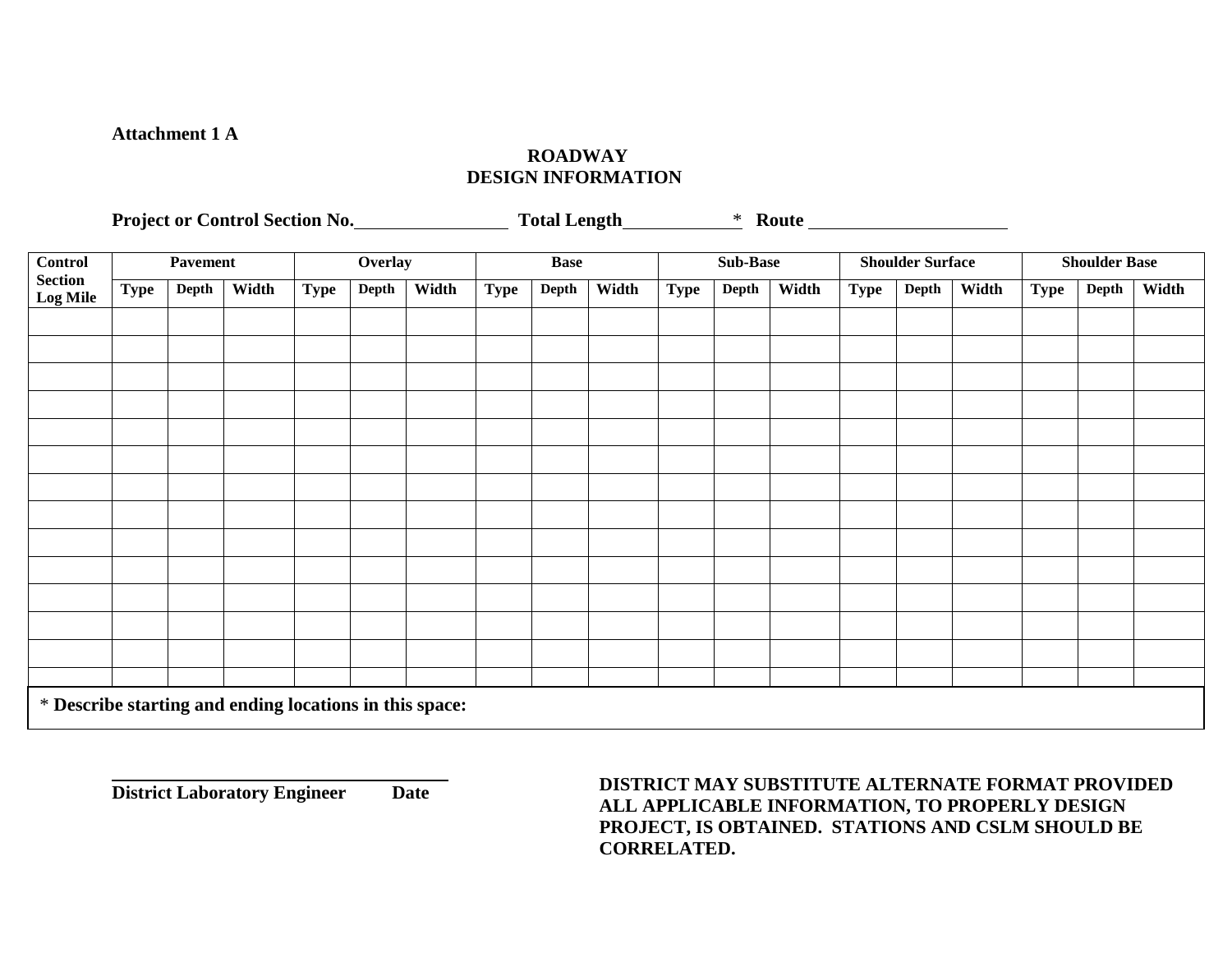#### **Attachment 1 B**

## **ROADWAY DESIGN INFORMATION (DCP measurements)**

**Project or Control Section No. Total Length**  $\qquad$  **\* Route** 

| <b>Control</b>                                         |      | Pavement  |      | <b>Base Course</b> |             |       | <b>Subbase</b> |             |       | <b>Comments</b> |             |  |
|--------------------------------------------------------|------|-----------|------|--------------------|-------------|-------|----------------|-------------|-------|-----------------|-------------|--|
| <b>Section</b>                                         |      | Depth     |      | <b>Depth</b>       | AVG.        | Depth |                | AVG.        | Depth |                 | AVG.        |  |
| <b>Log Mile</b>                                        | From | <b>To</b> | From | <b>To</b>          | <b>DCPI</b> | From  | To             | <b>DCPI</b> | From  | <b>To</b>       | <b>DCPI</b> |  |
|                                                        |      |           |      |                    |             |       |                |             |       |                 |             |  |
|                                                        |      |           |      |                    |             |       |                |             |       |                 |             |  |
|                                                        |      |           |      |                    |             |       |                |             |       |                 |             |  |
|                                                        |      |           |      |                    |             |       |                |             |       |                 |             |  |
|                                                        |      |           |      |                    |             |       |                |             |       |                 |             |  |
|                                                        |      |           |      |                    |             |       |                |             |       |                 |             |  |
|                                                        |      |           |      |                    |             |       |                |             |       |                 |             |  |
|                                                        |      |           |      |                    |             |       |                |             |       |                 |             |  |
|                                                        |      |           |      |                    |             |       |                |             |       |                 |             |  |
|                                                        |      |           |      |                    |             |       |                |             |       |                 |             |  |
|                                                        |      |           |      |                    |             |       |                |             |       |                 |             |  |
|                                                        |      |           |      |                    |             |       |                |             |       |                 |             |  |
| *Describe starting and ending locations in this space: |      |           |      |                    |             |       |                |             |       |                 |             |  |

**District Laboratory Engineer Date Date DISTRICT MAY SUBSTITUTE ALTERNATE FORMAT PROVIDED ALL APPLICABLE INFORMATION, TO PROPERLY DESIGN PROJECT, IS OBTAINED. STATIONS AND CSLM SHOULD BE CORRELATED.**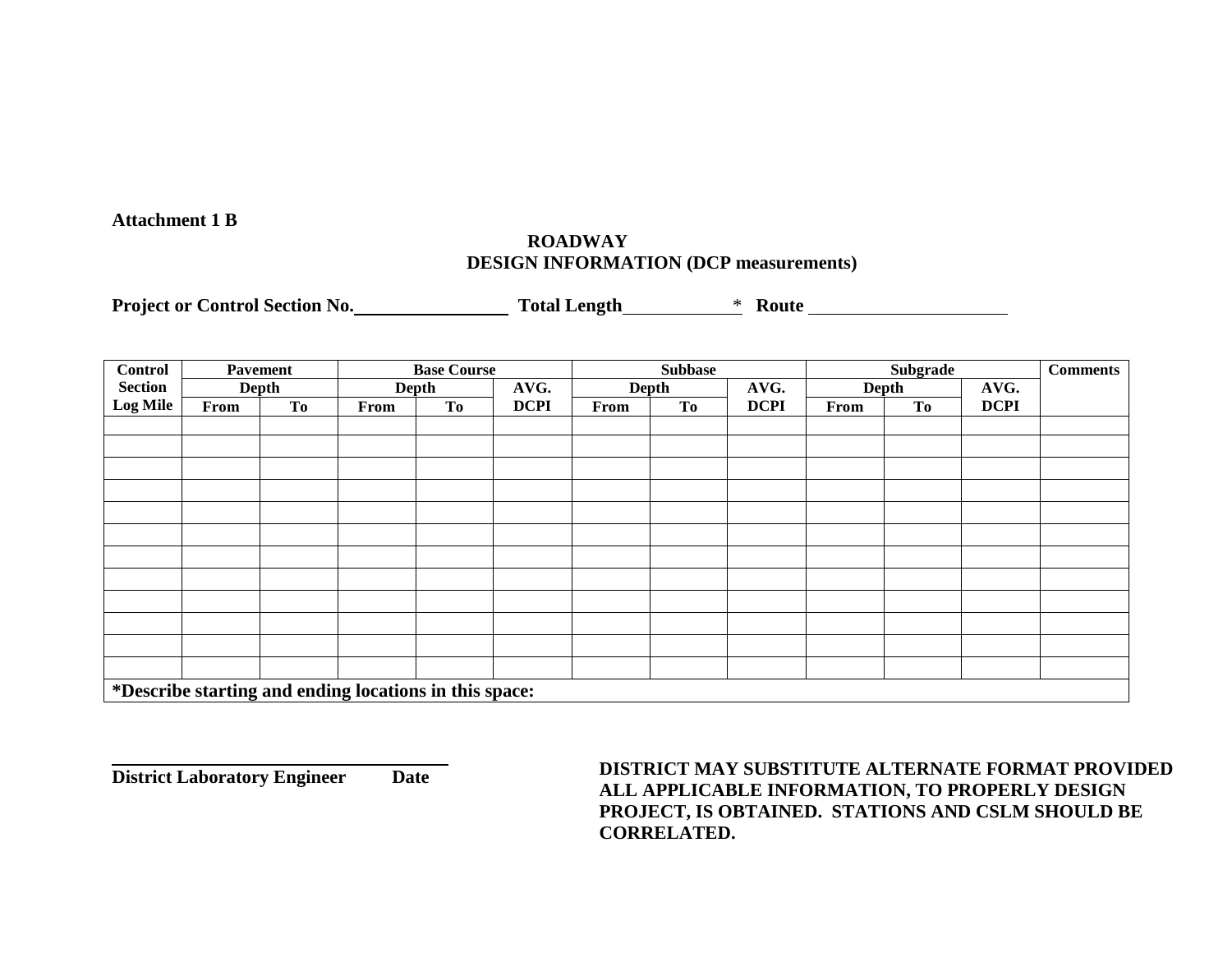#### **CROSS SECTIONS ROD READINGS**

#### **DESIGN INFORMATION**

**PROJECT OR CONTROL SECTION NO. TOTAL LENGTH ROUTE ROUTE** 

|                                                     |                                   |                                                                |                                                                  | <b>LEFT</b>                                                      |                                                                       |                                                                     |                                               |                     |                                               |                                                                     |                                                                      | <b>RIGHT</b>                                                     |                                                                  |                                                                |                                   |                |
|-----------------------------------------------------|-----------------------------------|----------------------------------------------------------------|------------------------------------------------------------------|------------------------------------------------------------------|-----------------------------------------------------------------------|---------------------------------------------------------------------|-----------------------------------------------|---------------------|-----------------------------------------------|---------------------------------------------------------------------|----------------------------------------------------------------------|------------------------------------------------------------------|------------------------------------------------------------------|----------------------------------------------------------------|-----------------------------------|----------------|
| <b>CONTROL</b><br><b>SECTION</b><br><b>LOG MILE</b> | R/W<br><b>LINE</b><br><b>DIST</b> | <b>OUTER</b><br><b>SLOPE</b><br><b>EDGE</b><br><b>RDG/DIST</b> | <b>OUTER</b><br><b>DITCH</b><br><b>BOTTOM</b><br><b>RDG/DIST</b> | <b>INNER</b><br><b>DITCH</b><br><b>BOTTOM</b><br><b>RDG/DIST</b> | <b>SHLDER</b><br>AT<br><b>CROWN</b><br><b>EDGE</b><br><b>RDG/DIST</b> | <b>SHLDR</b><br>AT<br><b>PVMT</b><br><b>EDGE</b><br><b>RDG/DIST</b> | <b>PVMT</b><br><b>EDGE</b><br><b>RDG/DIST</b> | C/L<br>$R\text{DG}$ | <b>PVMT</b><br><b>EDGE</b><br><b>RDG/DIST</b> | <b>SHLDR</b><br>AT<br><b>PVMT</b><br><b>EDGE</b><br><b>RDG/DIST</b> | <b>SHLDR</b><br>AT<br><b>CROWN</b><br><b>EDGE</b><br><b>RDG/DIST</b> | <b>INNER</b><br><b>DITCH</b><br><b>BOTTOM</b><br><b>RDG/DIST</b> | <b>OUTER</b><br><b>DITCH</b><br><b>BOTTOM</b><br><b>RDG/DIST</b> | <b>OUTER</b><br><b>SLOPE</b><br><b>EDGE</b><br><b>RDG/DIST</b> | R/W<br><b>LINE</b><br><b>DIST</b> | <b>REMARKS</b> |
|                                                     |                                   |                                                                |                                                                  |                                                                  |                                                                       |                                                                     |                                               |                     |                                               |                                                                     |                                                                      |                                                                  |                                                                  |                                                                |                                   |                |
|                                                     |                                   |                                                                |                                                                  |                                                                  |                                                                       |                                                                     |                                               |                     |                                               |                                                                     |                                                                      |                                                                  |                                                                  |                                                                |                                   |                |
|                                                     |                                   |                                                                |                                                                  |                                                                  |                                                                       |                                                                     |                                               |                     |                                               |                                                                     |                                                                      |                                                                  |                                                                  |                                                                |                                   |                |
|                                                     |                                   |                                                                |                                                                  |                                                                  |                                                                       |                                                                     |                                               |                     |                                               |                                                                     |                                                                      |                                                                  |                                                                  |                                                                |                                   |                |
|                                                     |                                   |                                                                |                                                                  |                                                                  |                                                                       |                                                                     |                                               |                     |                                               |                                                                     |                                                                      |                                                                  |                                                                  |                                                                |                                   |                |
|                                                     |                                   |                                                                |                                                                  |                                                                  |                                                                       |                                                                     |                                               |                     |                                               |                                                                     |                                                                      |                                                                  |                                                                  |                                                                |                                   |                |
|                                                     |                                   |                                                                |                                                                  |                                                                  |                                                                       |                                                                     |                                               |                     |                                               |                                                                     |                                                                      |                                                                  |                                                                  |                                                                |                                   |                |
|                                                     |                                   |                                                                |                                                                  |                                                                  |                                                                       |                                                                     |                                               |                     |                                               |                                                                     |                                                                      |                                                                  |                                                                  |                                                                |                                   |                |
|                                                     |                                   |                                                                |                                                                  |                                                                  |                                                                       |                                                                     |                                               |                     |                                               |                                                                     |                                                                      |                                                                  |                                                                  |                                                                |                                   |                |
|                                                     |                                   |                                                                |                                                                  |                                                                  |                                                                       |                                                                     |                                               |                     |                                               |                                                                     |                                                                      |                                                                  |                                                                  |                                                                |                                   |                |
|                                                     |                                   |                                                                |                                                                  |                                                                  |                                                                       |                                                                     |                                               |                     |                                               |                                                                     |                                                                      |                                                                  |                                                                  |                                                                |                                   |                |
|                                                     |                                   |                                                                |                                                                  |                                                                  |                                                                       |                                                                     |                                               |                     |                                               |                                                                     |                                                                      |                                                                  |                                                                  |                                                                |                                   |                |
|                                                     |                                   |                                                                |                                                                  |                                                                  |                                                                       |                                                                     |                                               |                     |                                               |                                                                     |                                                                      |                                                                  |                                                                  |                                                                |                                   |                |

**NOTE:** EXTENT OF CROSS SECTIONS IS DEPENDENT ON SCOPE OF  $\overline{P}$  **PROJECT; THEREFORE, ALL ABOVE INFORMATION MAY NOT BE REQUIRED.**

**DISTRICT MAY SUBSTITUE ALTERNATE FORMAT PROVIDED ALL APPLICABLE INFORMATION, TO PROPERLY DESIGN PROJECT, IS OBTAINED. STATIONS AND CSLM SHOULD BE CORRELATED.**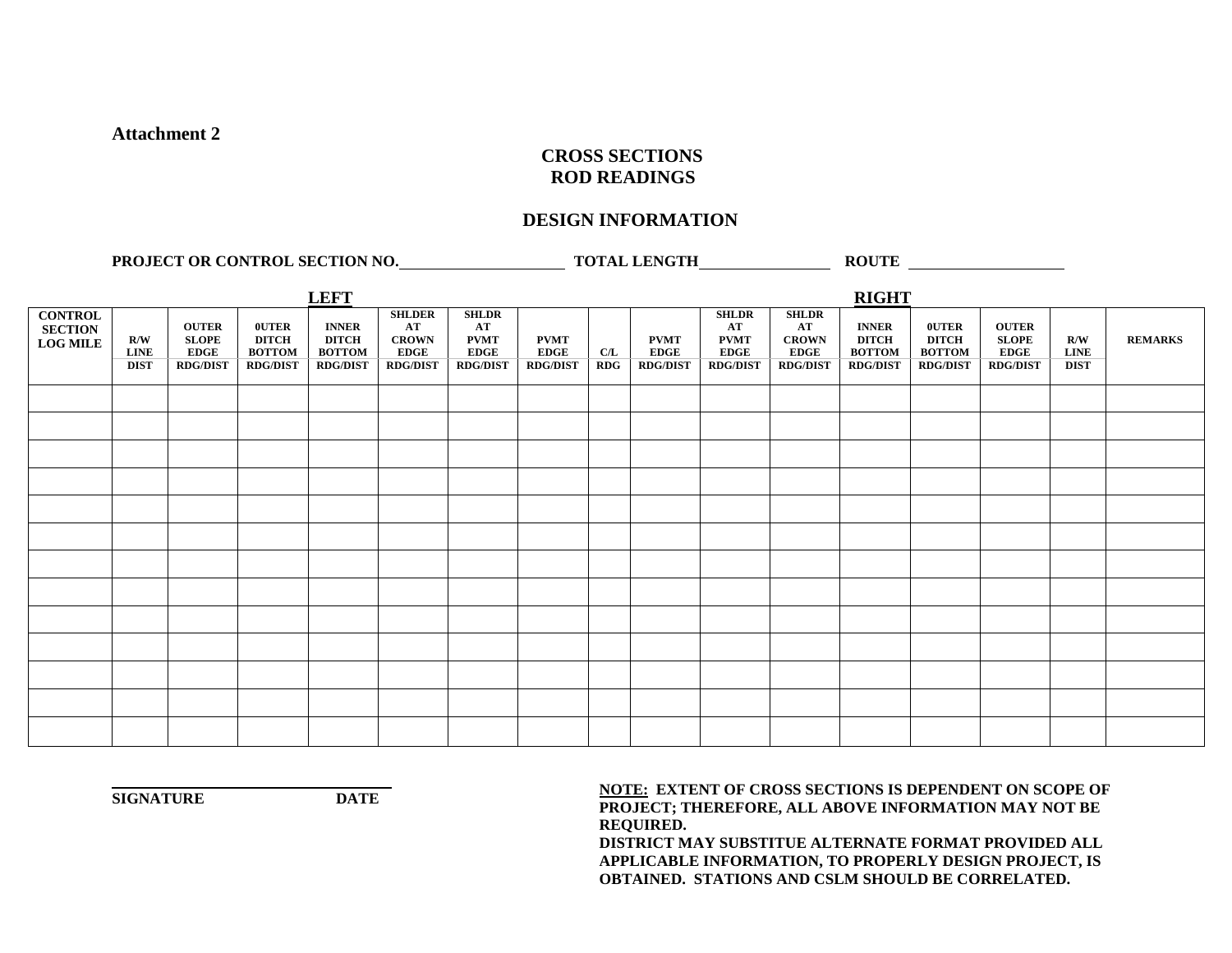#### **BRIDGES**

## **DESIGN INFORMATION**

**Project or Control Section No. Route**

|                                   | Location |        | $\mathbf{Deck}$ |       |       | <b>Existing Overlay</b> |       | <b>Railing</b> |       |                         |                       |
|-----------------------------------|----------|--------|-----------------|-------|-------|-------------------------|-------|----------------|-------|-------------------------|-----------------------|
| Control<br>Section<br>Log<br>Mile | Struc.#  | Length | <b>Type</b>     | Depth | Width | <b>Type</b>             | Depth | Width          | Depth | <b>Total</b><br>Height* | Height<br>of<br>Curb* |
|                                   |          |        |                 |       |       |                         |       |                |       |                         |                       |
|                                   |          |        |                 |       |       |                         |       |                |       |                         |                       |
|                                   |          |        |                 |       |       |                         |       |                |       |                         |                       |
|                                   |          |        |                 |       |       |                         |       |                |       |                         |                       |
|                                   |          |        |                 |       |       |                         |       |                |       |                         |                       |
|                                   |          |        |                 |       |       |                         |       |                |       |                         |                       |
|                                   |          |        |                 |       |       |                         |       |                |       |                         |                       |
|                                   |          |        |                 |       |       |                         |       |                |       |                         |                       |
|                                   |          |        |                 |       |       |                         |       |                |       |                         |                       |
|                                   |          |        |                 |       |       |                         |       |                |       |                         |                       |
|                                   |          |        |                 |       |       |                         |       |                |       |                         |                       |
|                                   |          |        |                 |       |       |                         |       |                |       |                         |                       |
|                                   |          |        |                 |       |       |                         |       |                |       |                         |                       |
|                                   |          |        |                 |       |       |                         |       |                |       |                         |                       |
|                                   |          |        |                 |       |       |                         |       |                |       |                         |                       |
|                                   |          |        |                 |       |       |                         |       |                |       |                         |                       |

\* **Rail and Curb Height measured from top of existing roadway surface.**

**DISTRICT MAY SUBSTITUE ALTERNATE FORMAT PROVIDED ALL APPLICABLE INFORMATION, TO PROPERLY DESIGN PROJECT, IS OBTAINED. STATIONS AND CSLM SHOULD BE CORRELATED.**

**Signature Date**

 $\overline{a}$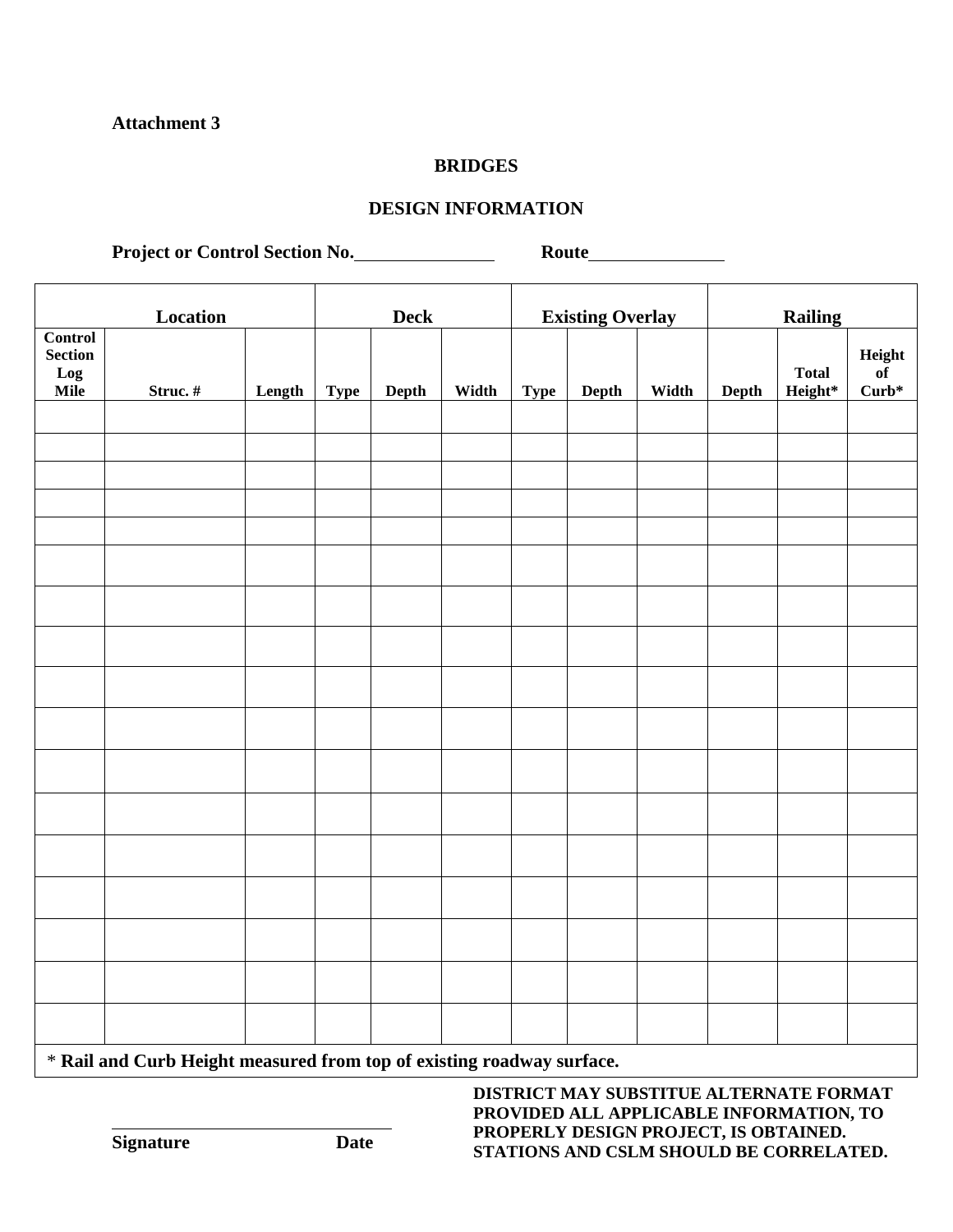#### **DRAINAGE STRUCTURES**

#### **DESIGN INFORMATION**

Control Section No. Now Route

| <b>Control</b><br><b>Section</b> | <b>Condition</b> | <b>Size</b> | <b>Type</b> |    | Length               | <b>Thickness</b> | <b>Headwall</b><br>(Yes or No) | <b>Replace<br/>(Yes or No)</b> |
|----------------------------------|------------------|-------------|-------------|----|----------------------|------------------|--------------------------------|--------------------------------|
| <b>Log Mile</b>                  |                  |             |             | LT | RT                   |                  |                                |                                |
|                                  |                  |             |             | ¢  | $\pmb{\mathfrak{C}}$ |                  |                                |                                |
|                                  |                  |             |             |    |                      |                  |                                |                                |
|                                  |                  |             |             |    |                      |                  |                                |                                |
|                                  |                  |             |             |    |                      |                  |                                |                                |
|                                  |                  |             |             |    |                      |                  |                                |                                |
|                                  |                  |             |             |    |                      |                  |                                |                                |
|                                  |                  |             |             |    |                      |                  |                                |                                |
|                                  |                  |             |             |    |                      |                  |                                |                                |
|                                  |                  |             |             |    |                      |                  |                                |                                |
|                                  |                  |             |             |    |                      |                  |                                |                                |
|                                  |                  |             |             |    |                      |                  |                                |                                |
|                                  |                  |             |             |    |                      |                  |                                |                                |
|                                  |                  |             |             |    |                      |                  |                                |                                |
|                                  |                  |             |             |    |                      |                  |                                |                                |
|                                  |                  |             |             |    |                      |                  |                                |                                |

**Signature Date Date Date Date Date Date** 

l,

**DISTRICT MAY SUBSTITUE ALTERNATE FORMAT PROVIDED ALL APPLICABLE INFORMATION, TO PROPERLY DESIGN PROJECT, IS OBTAINED. STATIONS AND CSLM SHOULD BE CORRELATED.**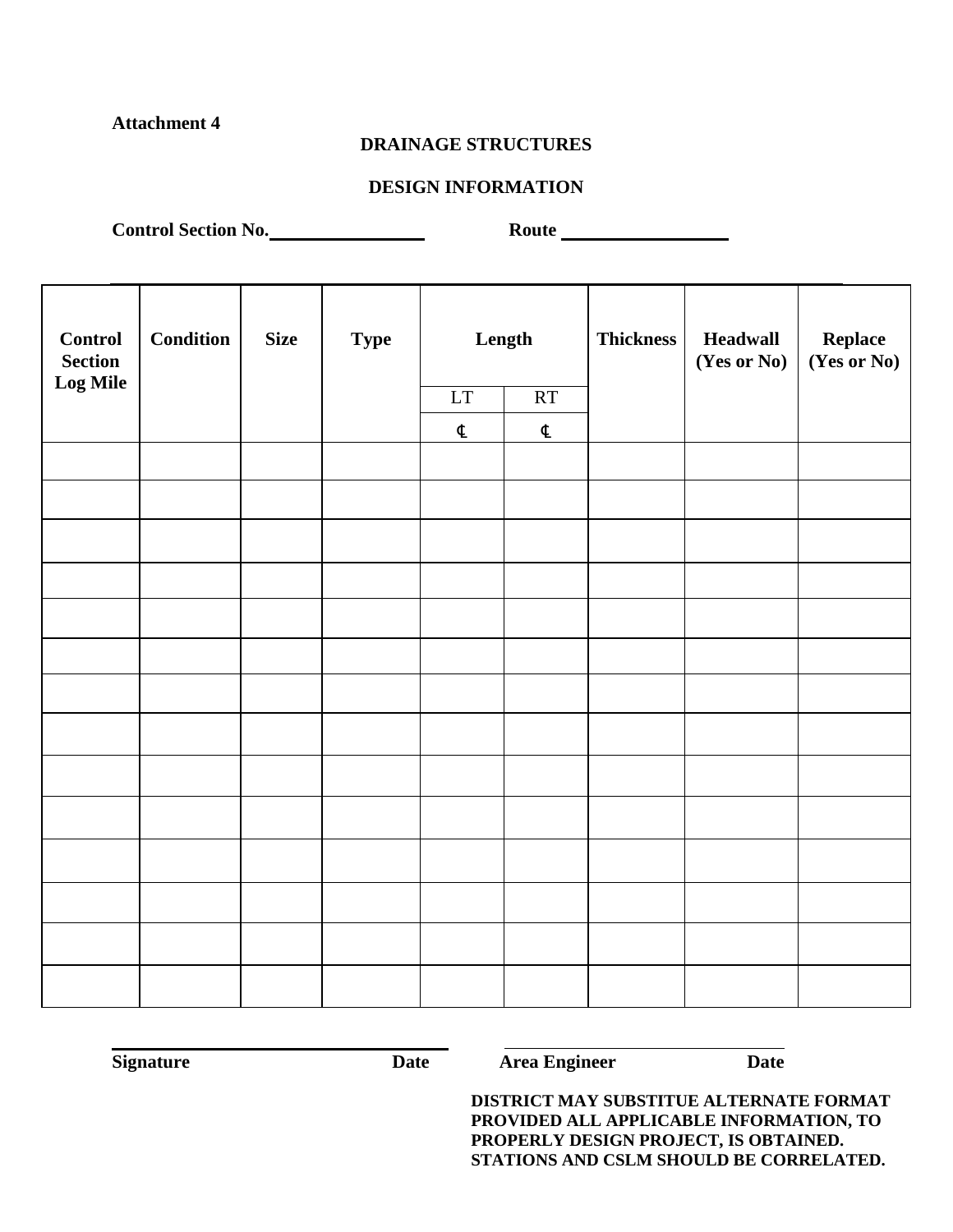#### **GUARD RAILS**

#### **DESIGN INFORMATION**

**Project or Control Section No. No. 2008 Route Route** 

| Location                                           | Height | Length | <b>Type</b> | End<br><b>Treatment</b><br><b>Type</b> | <b>Bridge</b><br><b>Attachment</b><br><b>Type</b> | <b>Condition</b><br>of Rail | <b>Condition</b><br>of Posts | <b>Distance</b><br>to Object<br>$\ast$ |
|----------------------------------------------------|--------|--------|-------------|----------------------------------------|---------------------------------------------------|-----------------------------|------------------------------|----------------------------------------|
|                                                    |        |        |             |                                        |                                                   |                             |                              |                                        |
|                                                    |        |        |             |                                        |                                                   |                             |                              |                                        |
|                                                    |        |        |             |                                        |                                                   |                             |                              |                                        |
|                                                    |        |        |             |                                        |                                                   |                             |                              |                                        |
|                                                    |        |        |             |                                        |                                                   |                             |                              |                                        |
|                                                    |        |        |             |                                        |                                                   |                             |                              |                                        |
|                                                    |        |        |             |                                        |                                                   |                             |                              |                                        |
|                                                    |        |        |             |                                        |                                                   |                             |                              |                                        |
|                                                    |        |        |             |                                        |                                                   |                             |                              |                                        |
|                                                    |        |        |             |                                        |                                                   |                             |                              |                                        |
|                                                    |        |        |             |                                        |                                                   |                             |                              |                                        |
|                                                    |        |        |             |                                        |                                                   |                             |                              |                                        |
|                                                    |        |        |             |                                        |                                                   |                             |                              |                                        |
|                                                    |        |        |             |                                        |                                                   |                             |                              |                                        |
|                                                    |        |        |             |                                        |                                                   |                             |                              |                                        |
|                                                    |        |        |             |                                        |                                                   |                             |                              |                                        |
| * Distance to object if object is not a bridge end |        |        |             |                                        |                                                   |                             |                              |                                        |

**DISTRICT MAY SUBSTITUE ALTERNATE FORMAT PROVIDED ALL APPLICABLE INFORMATION, TO PROPERLY DESIGN PROJECT, IS OBTAINED. STATIONS AND CSLM SHOULD BE CORRELATED.**

**Signature Date**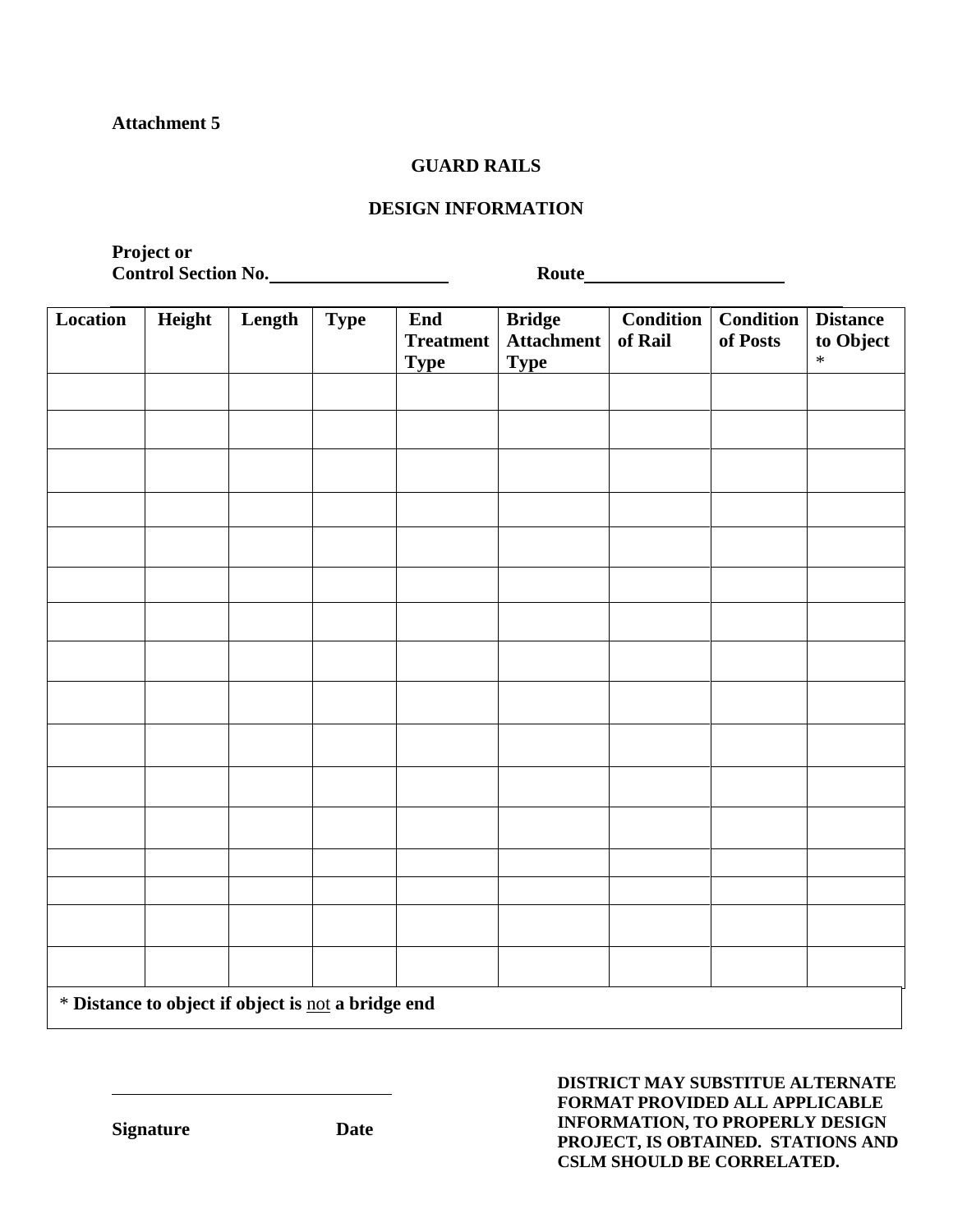# Recommendations: **Area Engineer**

Considerations:

Has this roadway been patched extensively and if so, have you provided recommendations for handling and possible removal and disposal of the patching material?

Have you indicated any new drainage structures or extensions that are needed in addition to the ones that may need replacement?

\_\_\_\_\_\_\_\_\_\_\_\_\_\_\_\_\_\_\_\_\_\_\_\_\_\_\_\_\_\_\_\_\_\_\_\_\_\_\_\_\_\_\_\_\_\_\_\_\_\_\_\_\_\_\_

State your recommendations for the rehabilitation of this roadway in full. Use as many additional sheets as necessary.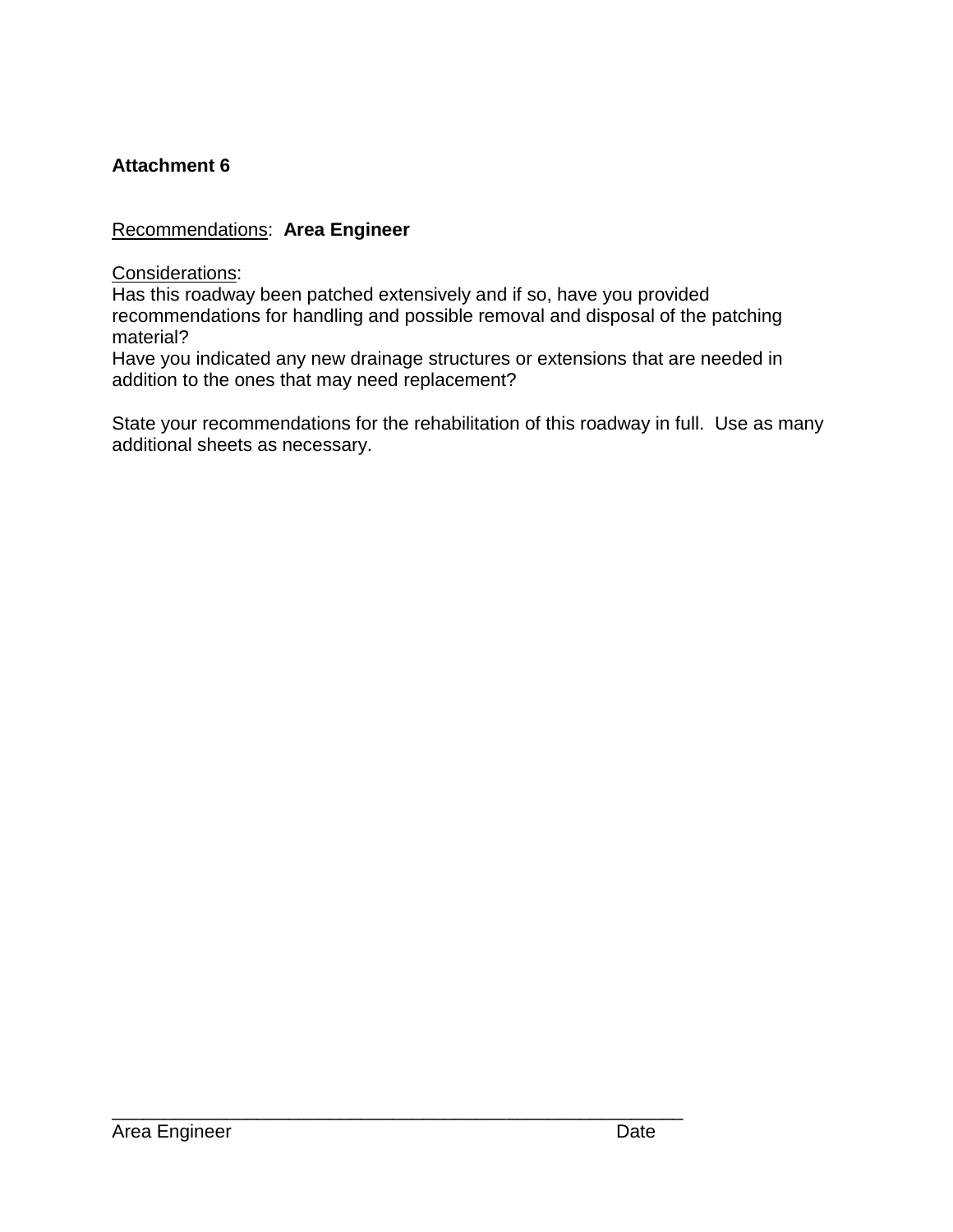# Recommendations: **District Laboratory Engineer**

## Considerations:

If reconstruction of the base is recommended, have you conducted sufficient tests to ensure the recommended base will be satisfactory?

Are in-place materials suitable for treatment/stabilization? Is excessive material a problem? Will borrow be needed?, etc….

State your recommendations for the rehabilitation of this roadway in full. Use as many additional sheets as necessary. Attach subgrade soil survey with this submittal.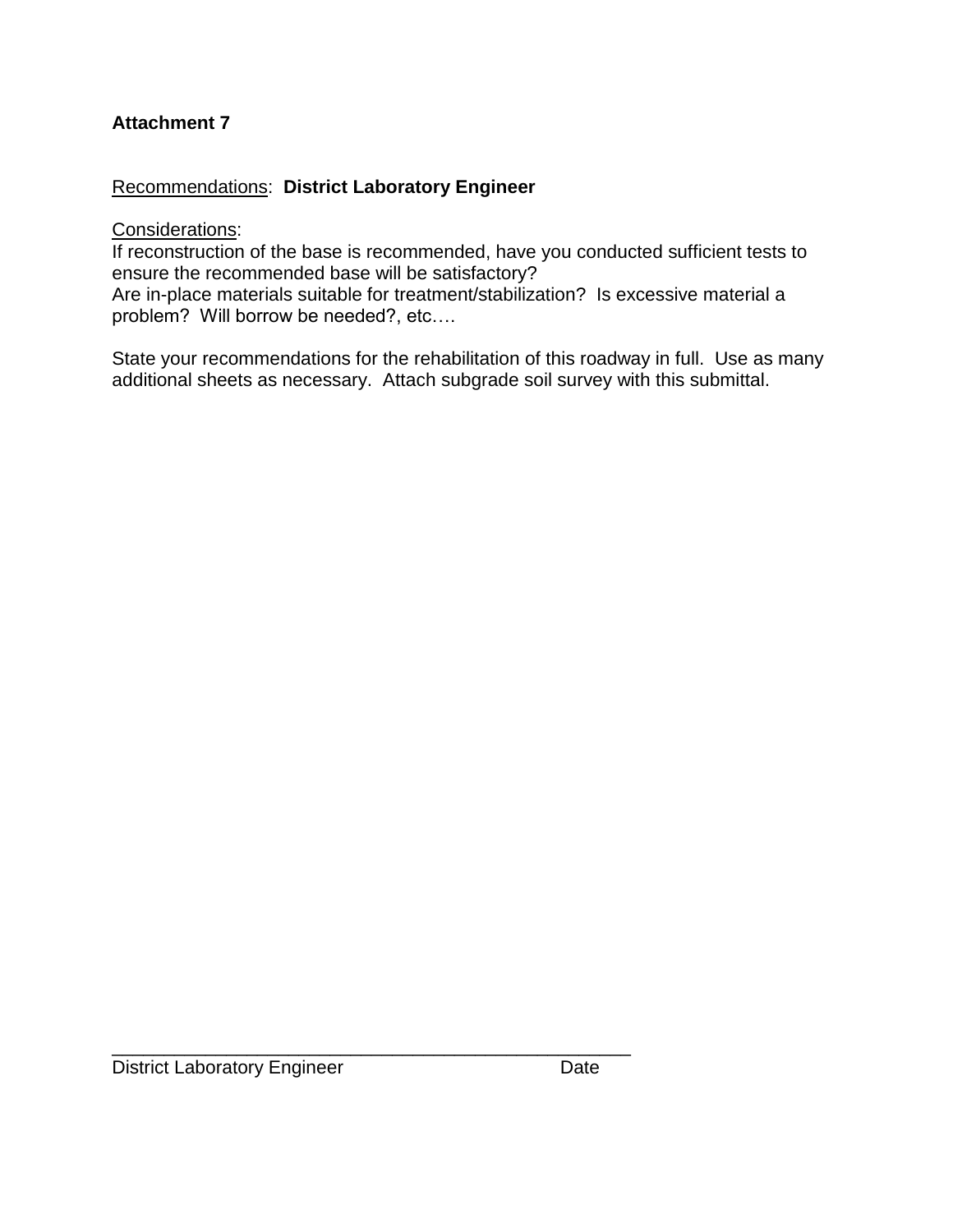# **District Traffic Operations Engineer**

I have reviewed the crash history, abnormal locations, and other pertinent traffic data within the project limits. Any identifiable countermeasures and associated recommendations are noted herein and in the Road Safety Assessment Report, as applicable.

\_\_\_\_\_\_\_\_\_\_\_\_\_\_\_\_\_\_\_\_\_\_\_\_\_\_\_\_\_\_\_\_\_\_\_\_\_\_\_\_\_\_\_\_\_\_\_\_\_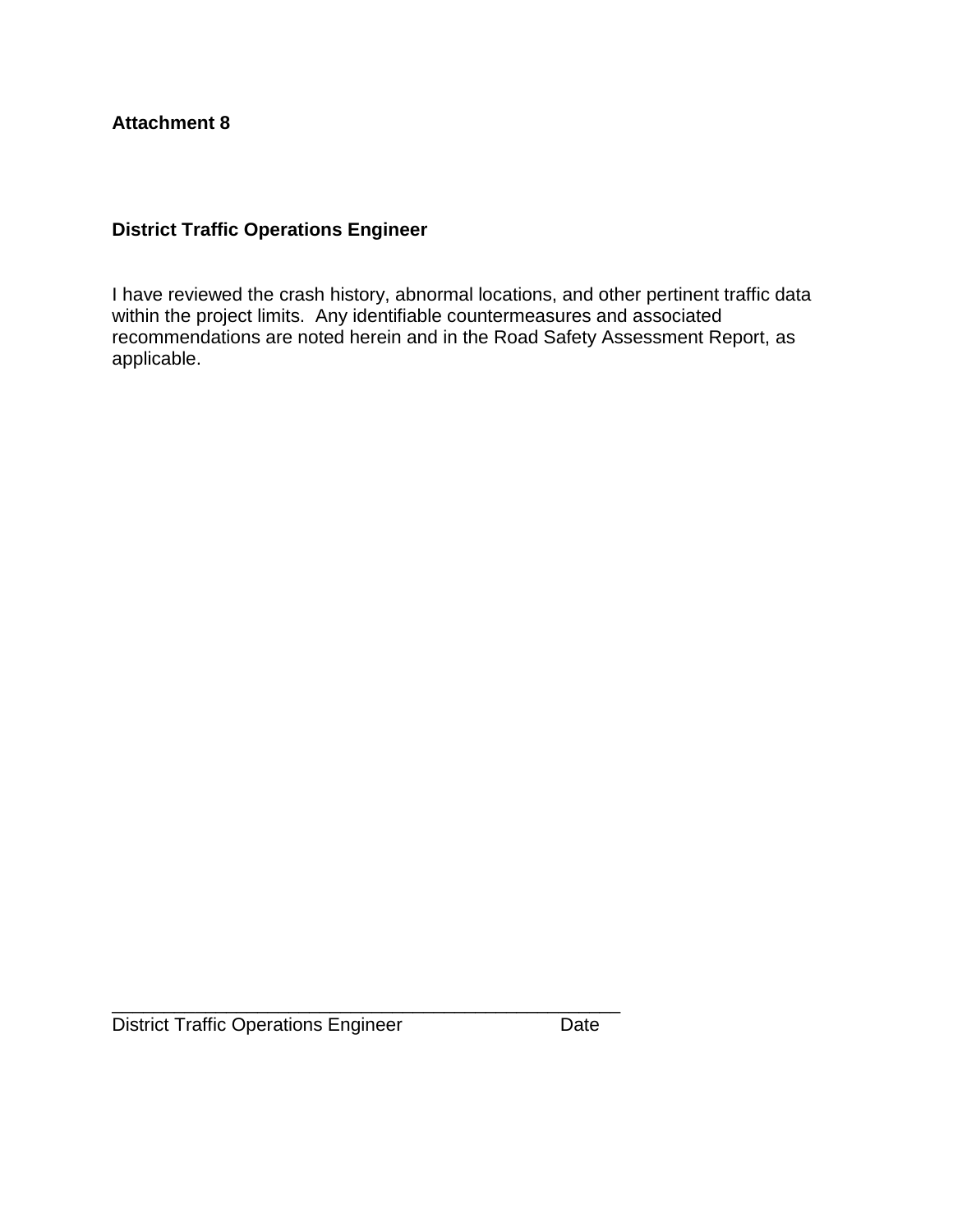# **District Administrator's Certification**

I certify I have reviewed the data and recommendations contained herein and based on my knowledge of this roadway, I concur with these recommendations.

\_\_\_\_\_\_\_\_\_\_\_\_\_\_\_\_\_\_\_\_\_\_\_\_\_\_\_\_\_\_\_\_\_\_\_\_\_\_\_\_\_\_\_\_\_\_\_\_\_\_